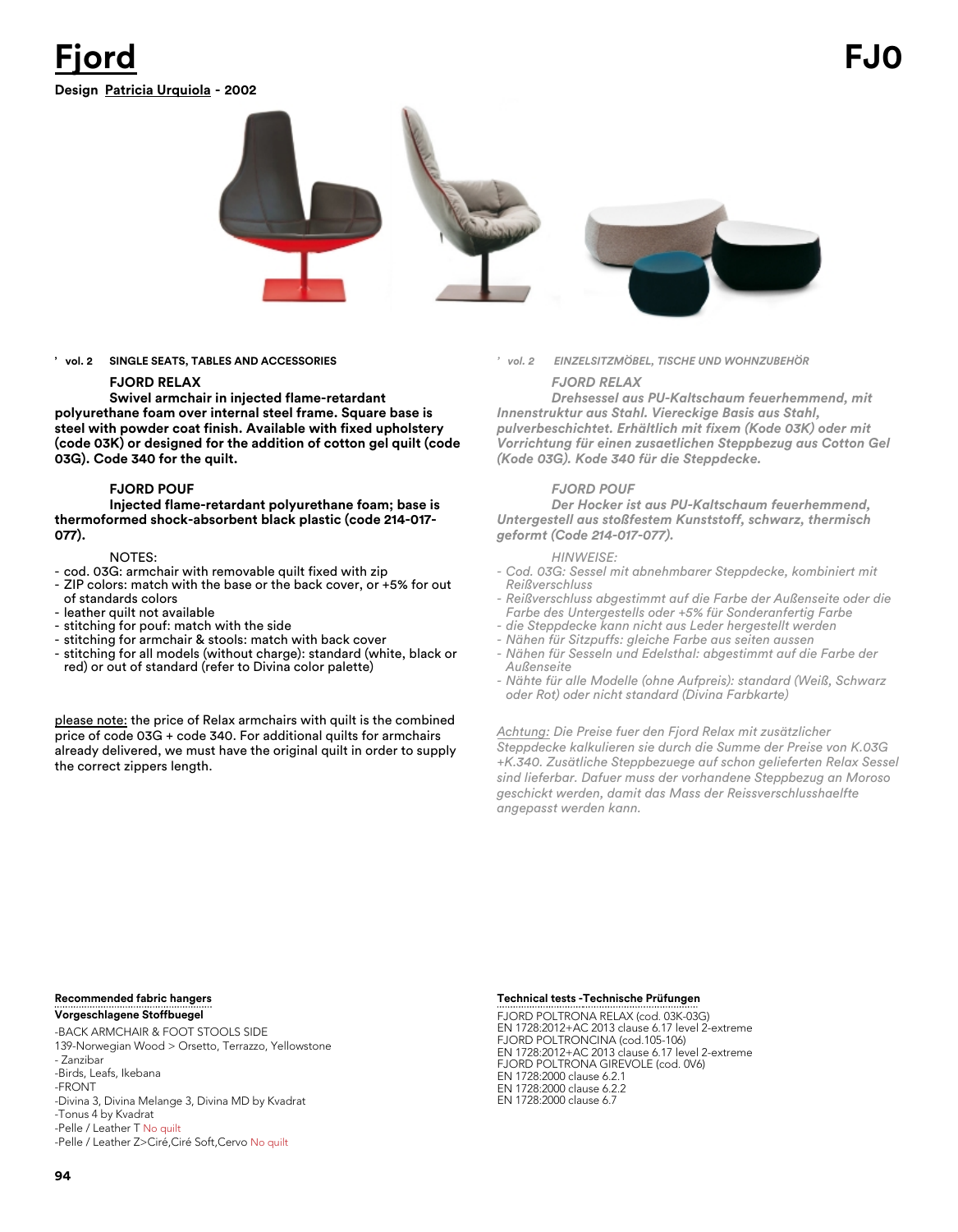

### **' vol. 2 SINGLE SEATS, TABLES AND ACCESSORIES**

**ARMCHAIRS, SMALL ARMCHAIRS and BAR STOOLS Injected flame-retardant polyurethane foam over internal steel frame.**

**Stainless steel or powder coated sled base.** 

#### **BEAMS**

**Seat is injected flame-retardant polyurethane foam over internal steel frame.**

**Beam is steel with gunmetal powder coat finish. Legs are polished cast aluminum.**

**Side table is matt white or matt black HPL.**

*' vol. 2 EINZELSITZMÖBEL, TISCHE UND WOHNZUBEHÖR*

*SESSEL, KLEINE SESSEL und BARHOCKER PU-Kaltschaum feuerhemmend, mit Innenstruktur aus Stahl. Kufengestelle aus Edelstahl oder pulverbeschichtet.*

#### *SCHIENEN*

*Sitzschalen aus PU-Kaltschaum feuerhemmend, mit Innenstruktur aus Stahl. Tragende Struktur aus Stahl Kanonengrau lackiert. Füße aus Aluminiumguss, glänzend. Beistelltische aus Laminat HPL, Farbe Weiß oder Schwarz matt.*

#### **Swivel base colors Farben Gestelle Drehfuß**



NCS S 7010-Y 90R

PANT. 5463 RAL 9005

### **Sled base colors Farben Kufengestell**



WHITE CHALK RAL 9002



steel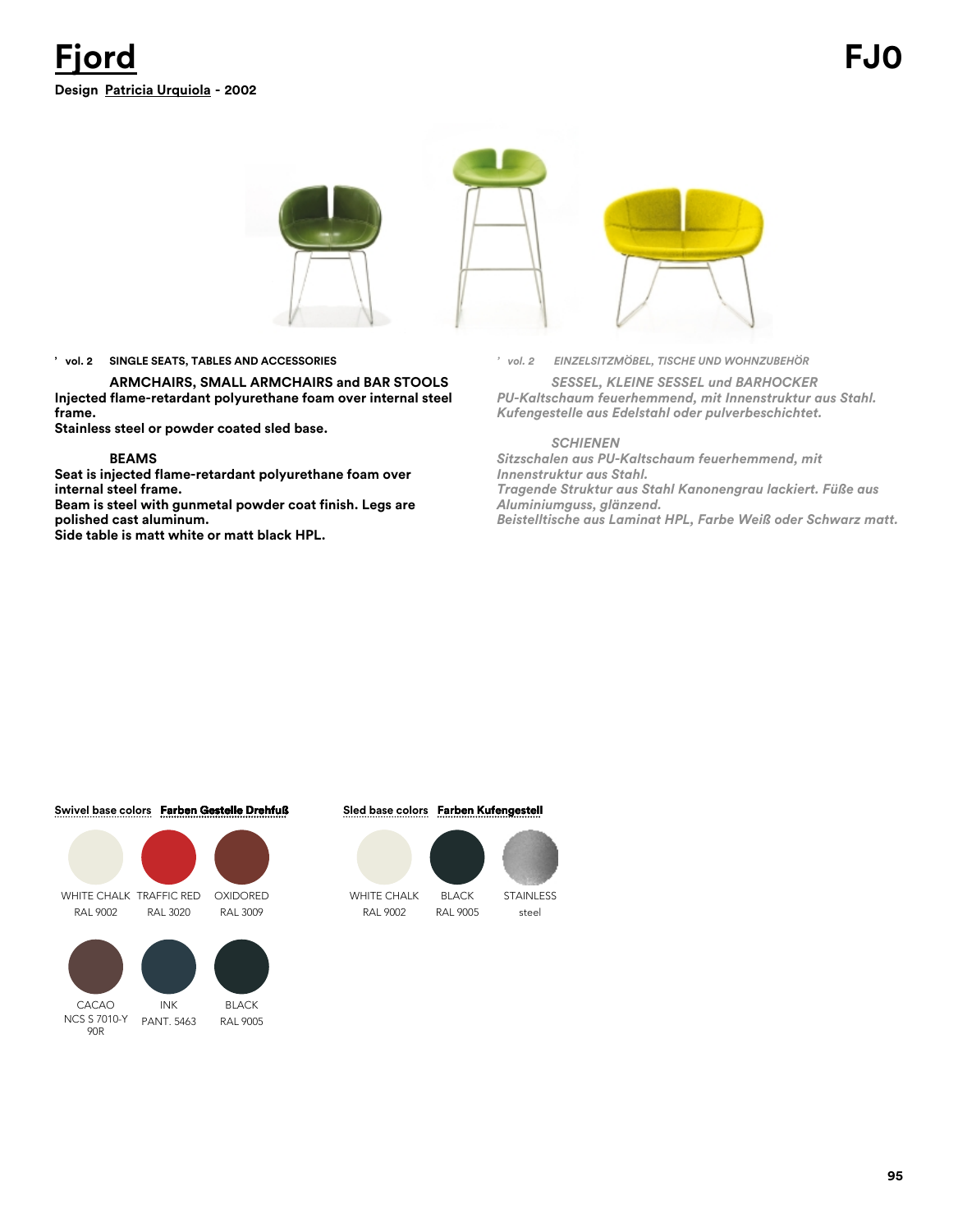## **Fjord FJ0**



| Armchair Relax                                                     |     | Armchair Relax cover removable for quilt                           |     |
|--------------------------------------------------------------------|-----|--------------------------------------------------------------------|-----|
| Sessel Relax                                                       | 03K | Sessel Relax abziehbar für Steppdecke                              | 03G |
| <b>※</b> 3,2 mt. ★ 3,3 m <sup>2</sup> → 0,9 m <sup>3</sup> ▲ 36 Kg |     | <b>i</b> 1,5 mt. ★ 1,7 m <sup>2</sup> → 0,9 m <sup>3</sup> ▲ 36 Kg |     |
| ౙ                                                                  |     | ຮ                                                                  |     |
|                                                                    |     |                                                                    |     |

| Quilt            |     | Armchair stainless steel base                                    |     |
|------------------|-----|------------------------------------------------------------------|-----|
| Steppdecke       | 340 | <b>Sessel Gestell Edelstahl</b>                                  | 001 |
| <b>₩</b> 1,9 mt. |     | <b>. 2</b> mt. ★ 2,8 m <sup>2</sup> ● 0,5 m <sup>3</sup> ▲ 14 Kg |     |
|                  |     | ನಿ                                                               |     |
|                  |     | নত                                                               |     |

95

| <b>Small foot stool</b>                                            |     | Foot st<br>Hocker |
|--------------------------------------------------------------------|-----|-------------------|
| Hocker klein                                                       | 214 |                   |
| <b>. </b> 1,5 mt. ★ 1,7 m <sup>2</sup> → 0,2 m <sup>3</sup> ▲ 7 Kg |     | <b>¥</b> 1,8 mt   |
| జ                                                                  |     |                   |
| ន<br>.44                                                           |     | 75                |
|                                                                    |     |                   |



| Large foot stool<br><b>Hocker gross</b>                            | n77 |
|--------------------------------------------------------------------|-----|
| <b>¥</b> 2,8 mt. ★ 5,3 m <sup>2</sup> → 0,4 m <sup>3</sup> ▲ 17 Kg |     |
| 38                                                                 |     |
| ಸಿ<br>٠                                                            |     |